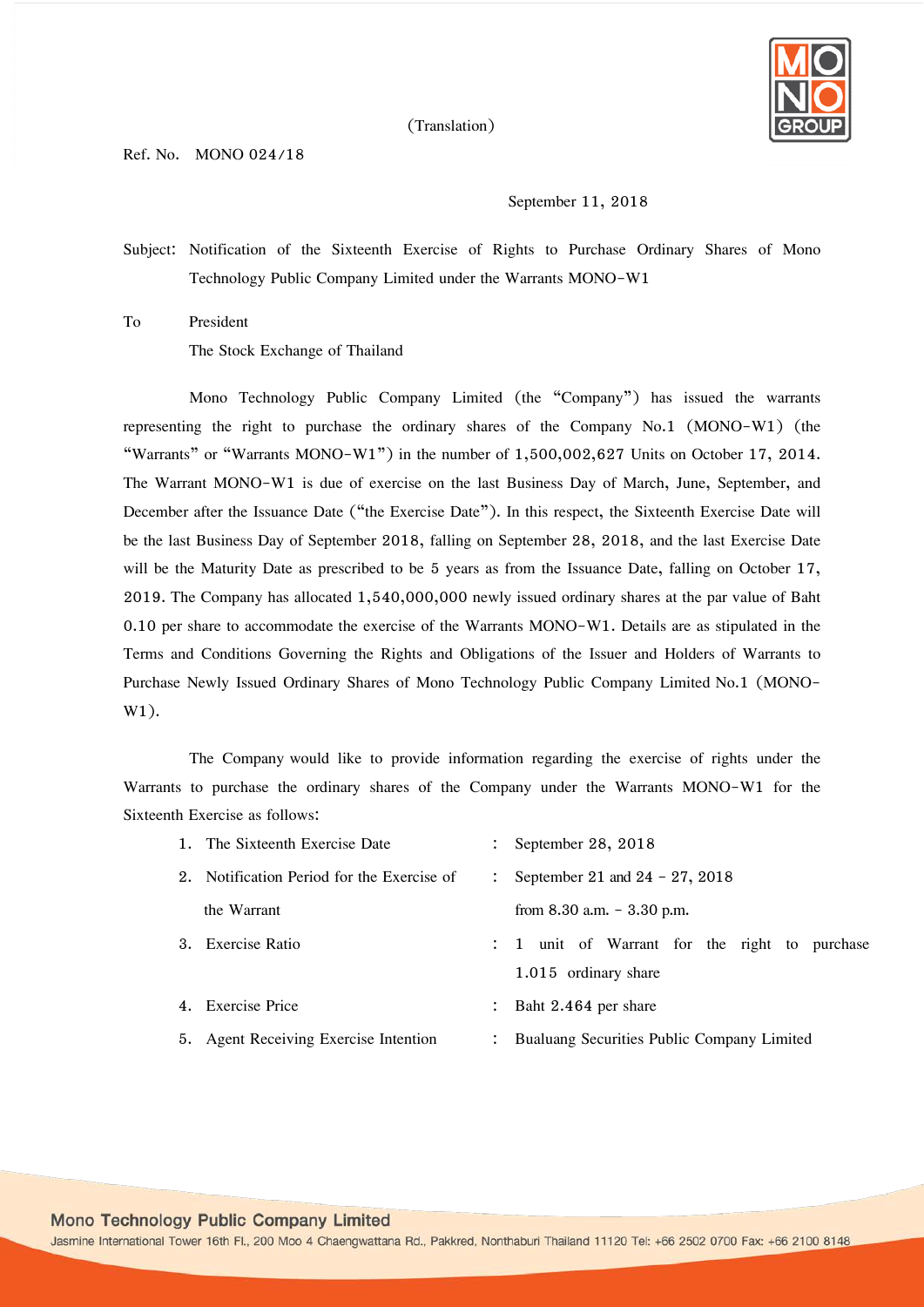6. Place to Exercise the Warrants : Bualuang Securities Public Company Limited Operations Department  $29<sup>th</sup>$  floor Silom Complex Building 191 Silom Road, Bangrak District, Bangkok 10500 Contact Person : Mr. Trinop Kumnerdkarn or Ms. Benjawan Phasuk Telephone : 0-2618-1140, 0-2618-1143

7. Documents for the Notification of Intention to Exercise the Warrants

7.1 The form of the notification to exercise the Warrants MONO-W1 ("Warrant Exercise Intention Notification Form") that is correct and completed and duly signed by the Warrants Holder. This notification form can be obtained at the Agent Receiving Exercise Intention and Brokerage Firm or the Broker of the Warrant Holder, or downloaded from the Company's website [\(http://www.mono.co.th\)](http://www.mono.co.th/) the "Warrant Holder Information" menu under the Investor Relations Page.

7.2 The Warrant Certificate or the Warrant Substitute in amount as specified in the Warrant Exercise Intention Notification Form.

7.3 Supporting documents required for the exercise of the Warrants

1) Thai Individual : A certified true copy of identification card or governmental officer identification card / state enterprise officer identification card that is still valid, and a certified true copy of the household registration (in case of any name /surname change which causes the name/surname to be different from the name/surname appearing on the Warrant Certificates, the copy of any document issued by the governmental authority e.g. marriage certificate, divorce certificate, certificate of name/surname change, etc. must be attached.) 2) Non-Thai Individual : A certified true copy of passport or foreigner certificate that

is still valid.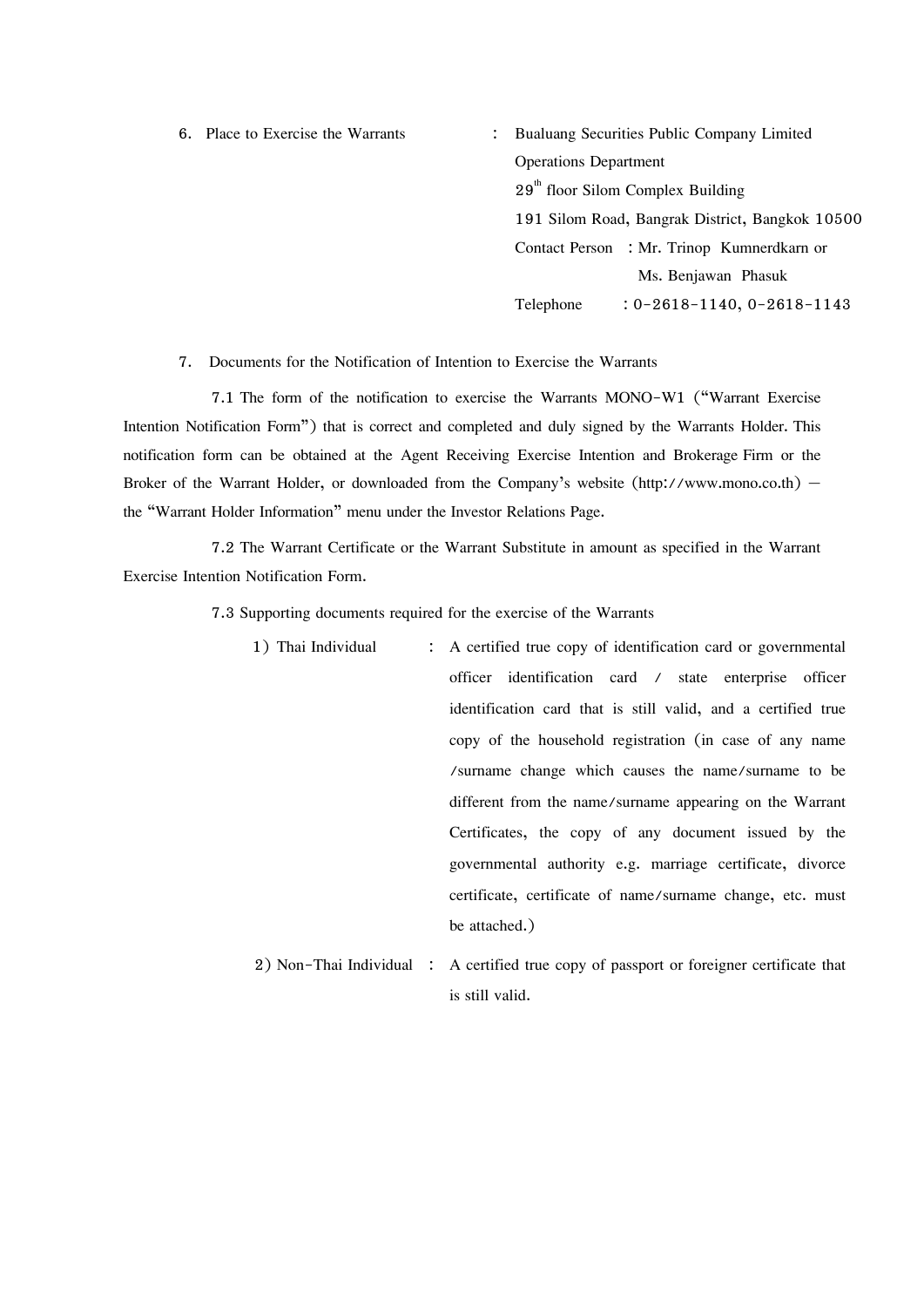- 3) Thai Juristic Person : 3.1) A certified true copy of the affidavit issued by the Ministry of Commerce within a period of no longer than 6 months prior to the respective Exercise Date, duly signed by the authorized signatory(ies) and affixed with the seal of such juristic person (if any); and
	- 3.2) A certified true copy of the documents specified in clause 1) or 2) (as the case may be) of the authorized signatory(ies) who certifies the documents under item 3.1)
- 4) Non-Thai Juristic Person : 4.1) A certified true copy of the certificate of incorporation and/or affidavit of such juristic person, duly signed by the authorized signatory(ies) and affixed with the seal of such juristic person (if any); and
	- 4.2) A certified true copy of a valid passport of the authorized signatory(ies) who certifies the documents under item 4.1).

The documents specified in items 4.1) and 4.2) which were certified as true copies by the authorized signatory(ies) shall be notarized by the Notary Public within a period of no longer than 6 months prior to the respective Exercise Date.

- 7.4 Evidence of Payment
- 8. Places to obtain the Warrant Exercise Intention Notification Form are as follows:
	- 8.1 Bualuang Securities Public Company Limited
	- 8.2 Any securities company acting as a broker of the warrant holders; or
	- 8.3 Download from the Company's website [\(http://www.mono.co.th\)](http://www.mono.co.th/) the "Warrant Holder information" menu under the Investor Relations Page.
- 9. Payment Method
	- 9.1 Make the payment by cheque, cashier's cheque or draft that can be called upon in Bangkok Metropolitan within the next Business Day and crossed and made payable to "Bualuang Securities Public Company Limited for Securities Subscriptions 2"